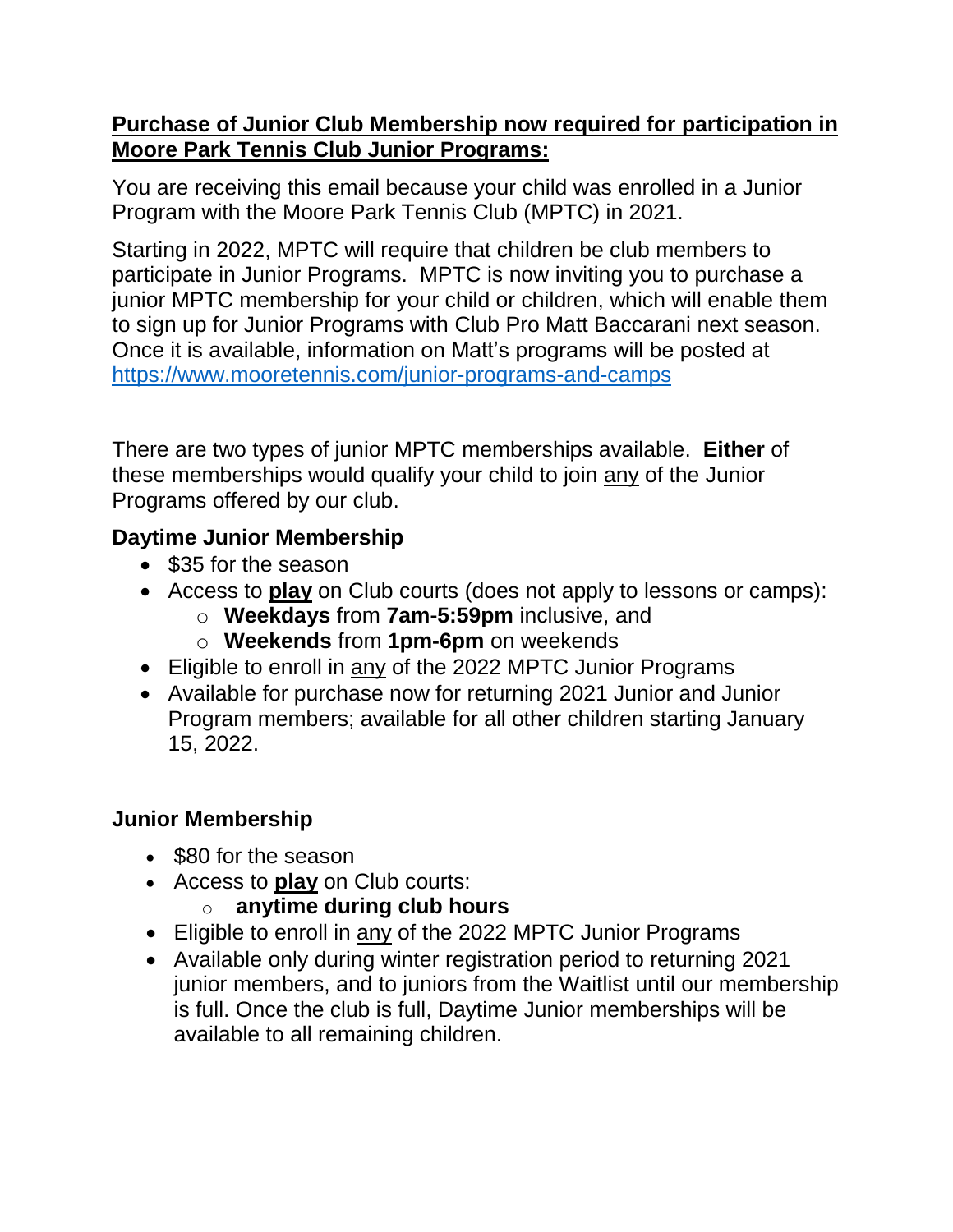### **Use your assigned Court Reserve Non-member Guardian plan to purchase junior memberships online**

As a non-member parent of a junior enrolled in lessons in 2021, you have been assigned a **Non-member** Guardian account on in MPTC's **Court Reserve** system, our membership and booking system. Your child or children have been put into a family grouping with you. You can use this account to purchase 2022 memberships for your children. Instructions are below.

Note: The Non-member Guardian plan does not give you any personal court booking rights, but allows you to book courts for play **on behalf** of any **member** child in your family. Your child's booking can also include you to play as a paying guest if desired.

### To purchase a MPTC Junior Membership for 2022:

# **Log onto your Court Reserve account**

- 1. Go to<https://app.courtreserve.com/Online/Portal/Index/6982> or access the Court Reserve App from your mobile device or tablet.
	- If you are still logged on from a previous access and do not see the Login screen, please logoff before proceeding.
- 2. Login using the **email this message was sent to** as your username. Use the "**Forgot Password**" link to retrieve your password if necessary. A link will be sent to your email that allows you to set your initial password. Check your junk folder if you don't see it.
- 3. Click **VIEW & REVIEW MEMBERSHIP WAIVER**. Read and review the waiver, click to select the checkbox, select "**Click to Sign**" and then digitally sign the waiver. Press the **Continue** button to save.
- 4. Access **your profile** as follows. From here you can find options to update personal information, purchase and pay for memberships.
	- From a *computer*, hover your cursor over your name
	- From a *mobile device or tablet*, select **My Account**

# **Purchase and pay for MPTC Junior memberships**

To purchase memberships for your child or children: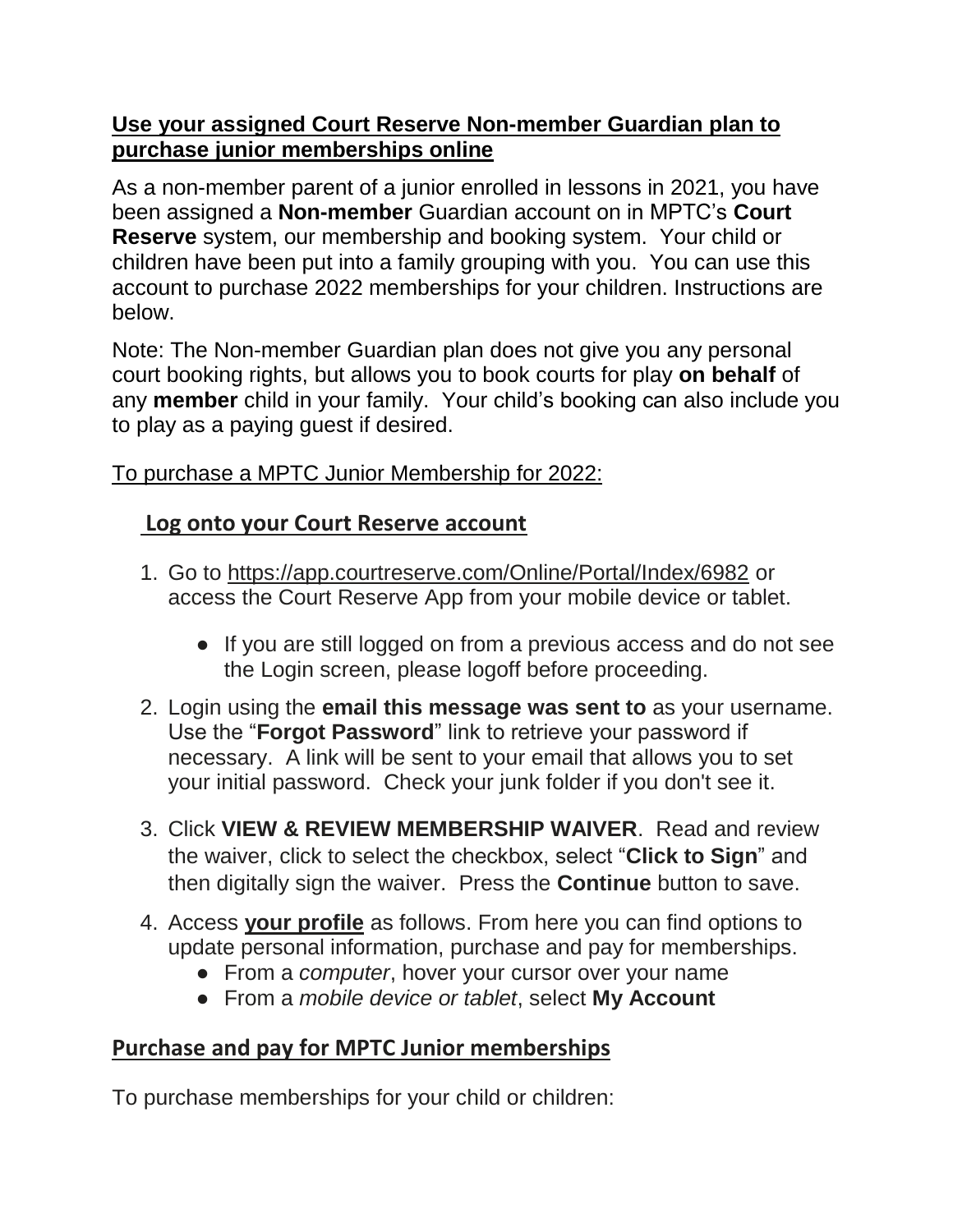- 1. From your profile, select **Family**
- 2. Press the **Edit** button (pencil icon) next to each child to go to their Personal Information page and update their personal data as required. Please ensure we have the correct date of birth so that the child can be properly slotted into age-dependent lessons or programs. **Save** your changes
- 3. Press the "**Purchase**" button next to each child and select the Junior membership that best fits that child's needs from the dropdown
	- For complete descriptions of the membership options, go to our website at<https://www.mooretennis.com/memberships>
- 4. You will be presented with the credit card payment screen where you can pay. **Note:** if you want to pay once for multiple memberships, ignore the credit card screen and repeat **steps 1 to 3** for each child before proceeding.
- 5. Fill in the credit card information on the next screen and press "**Pay**" to pay for all the selected memberships. You have now successfully purchased memberships for your family and will be notified once the memberships are active for the new season
- 6. Please **pay all membership fees promptly** to secure the spots for your children. If no payment is received by February 14, the selected memberships are canceled.
- 7. **Note**: Please contact our Membership Director at [membership@mooretennis.com](mailto:membership@mooretennis.com) if you have problems with the registration or payment process.

If for some reason you need to pay later or you want to see a breakdown of membership fees for each family member:

- 1. From your profile, select **Billing-> Transactions** and see the "Unpaid Fees" tab.
- 2. Press on the **Payment** button if you wish to pay for the **entire family**. Otherwise, select the **Pay button** next to the family member who you wish to pay for. From there, you can still add more family members to the payment.

# **Verify Your Personal Information**

It is important that we have your correct email and phone number to use as emergency contact information. From your profile, select **Personal**